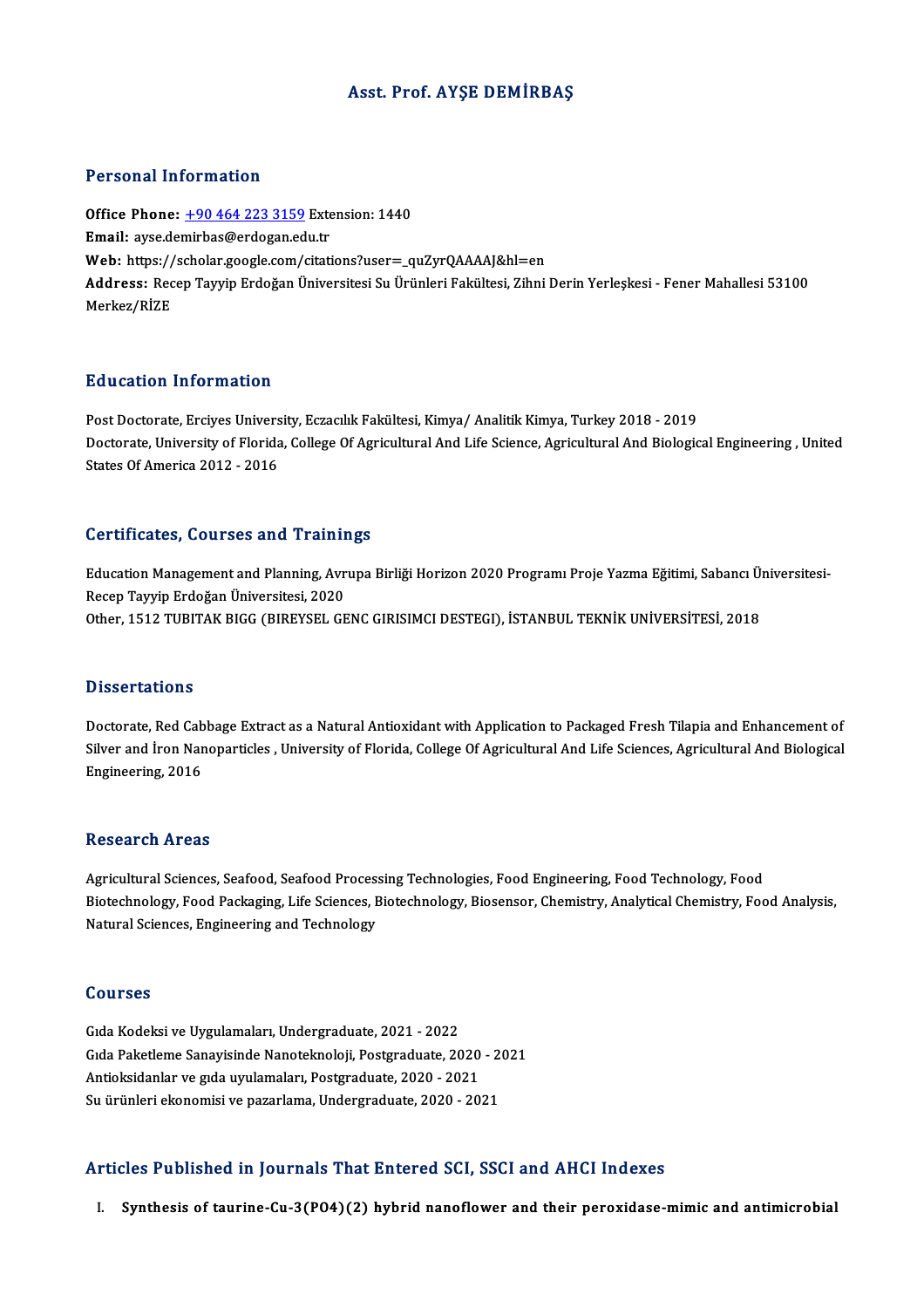properties

Properties<br>Yilmaz S. G. , DEMİRBAŞ A., Karaagac Z., Dadi S., Celik C., Yusufbeyoglu S., ILDIZ N., Mandal A. K. , ÇİMEN B., ÖÇSOY İ.<br>JOUPMAL OE PIQTECHNOLOCY vel 343-np 96-191-3933 (Journal Indexed in SCI) properties<br>Yilmaz S. G. , DEMİRBAŞ A., Karaagac Z., Dadi S., Celik C., Yusufbeyoglu S., ILDIZ N., I<br>JOURNAL OF BIOTECHNOLOGY, vol.343, pp.96-101, 2022 (Journal Indexed in SCI)<br>Investigation of ellegie asid rich berry extra Yilmaz S. G., DEMİRBAŞ A., Karaagac Z., Dadi S., Celik C., Yusufbeyoglu S., ILDIZ N., Mandal A. K., ÇİMEN B., ÖÇS<br>JOURNAL OF BIOTECHNOLOGY, vol.343, pp.96-101, 2022 (Journal Indexed in SCI)<br>II. Investigation of ellagic aci

JOURNAL OF BIOTECHNOLOGY, vol.343, pp.96-101, 2022 (Journal Indexed in SCI)<br>Investigation of ellagic acid rich-berry extracts directed silver nanoparticles synthesis and their<br>antimicrobial properties with potential mechan Investiga<br>antimicro<br>albicans<br>Elrikava antimicrobial properties with potential mechanisms towards Enterococcus faecalis and Candida<br>albicans<br>Ekrikaya S., Yılmaz E., Çelık Ç., Demirbuğa S., Ildız N., Demirbaş A., Öçsoy İ.

Journal Of Biotechnology, vol.341, pp.155-162, 2021 (Journal Indexed in SCI Expanded)

III. Comparison Study of Synthesized Red (or Blood) Orange Peels and Juice Extract-Nanoflowers and Journal Of Biotechnology, vol.341, pp.155-162, 2021 (Journal Indexed in SCI<br>Comparison Study of Synthesized Red (or Blood) Orange Peels and<br>Their Antimicrobial Properties on Fish Pathogen (Yersinia ruckeri)<br>PEMIPRAS A Comparison<br>Their Antimi<br>DEMİRBAŞ A.<br>INDIAN IOUPI DEMİRBAŞ A.<br>INDIAN JOURNAL OF MICROBIOLOGY, vol.61, no.3, pp.324-330, 2021 (Journal Indexed in SCI)

- IV. Green synthesis of silver nanoparticles using aqueous extracts of three Sideritis species from INDIAN JOURNAL OF MICROBIOLOGY, vol.61, no.3, p<br>Green synthesis of silver nanoparticles using<br>Turkey and evaluations bioactivity potentials<br>Carlon B. DEMIPPAS A. ÖCSOV LAhtumaak A. Green synthesis of silver nanoparticles u<br>Turkey and evaluations bioactivity poten<br>Ceylan R., DEMİRBAŞ A., ÖÇSOY İ., Aktumsek A.<br>SUSTAINARLE CHEMISTRY AND BHARMACY .. Turkey and evaluations bioactivity potentials<br>Ceylan R., DEMİRBAŞ A., ÖÇSOY İ., Aktumsek A.<br>SUSTAINABLE CHEMISTRY AND PHARMACY, vol.21, 2021 (Journal Indexed in SCI)<br>Hoeyw metal sansantration levels and biometris analysis Ceylan R., DEMİRBAŞ A., ÖÇSOY İ., Aktumsek A.<br>SUSTAINABLE CHEMISTRY AND PHARMACY, vol.21, 2021 (Journal Indexed in SCI)<br>V. Heavy metal concentration levels and biometric analysis of Liocarcinus depurator from different<br>log
- SUSTAINABLE CHEMISTRY AND PHARMACY, vol.21, 2021<br>Heavy metal concentration levels and biometric ana<br>locations on the western Black Sea coast of Turkey Heavy metal concentration levels and biometric and intertained and solventhic and intertained the DEMIRBAŞ A., GÖZLER A. M. , BAYTAŞOĞLU H., KAYA C.<br>DEMIRBAŞ A., GÖZLER A. M. , BAYTAŞOĞLU H., KAYA C.<br>ENWIRONMENTAL MONITORI locations on the western Black Sea coast of Turkey<br>DEMIRBAŞ A., GÖZLER A. M. , BAYTAŞOĞLU H., KAYA C.<br>ENVIRONMENTAL MONITORING AND ASSESSMENT, vol.193, no.6, 2021 (Journal Indexed in SCI)<br>One step preperation of stable gol
- DEMIRBAŞ A., GÖZLER A. M. , BAYTAŞOĞLU H., KAYA C.<br>ENVIRONMENTAL MONITORING AND ASSESSMENT, vol.193, no.6, 2021 (Journal Indexed in SCI)<br>VI. One step preparation of stable gold nanoparticle using red cabbage extracts u ENVIRONMENTAL<br>One step prepara<br>catalytic activity<br>Unal I S. Domirba catalytic activity<br>Unal I. S. , Demirbas A., Onal I., ILDIZ N., ÖÇSOY İ.<br>JOURNAL OF PHOTOCHEMISTRY AND PHOTOBIOLOGY B-BIOLOGY, vol.204, 2020 (Journal Indexed in SCI)<br>Preparation of biosompatible and stable iron ovide papen

Unal I.S., Demirbas A., Onal I., ILDIZ N., ÖÇSOY İ.

- Unal I. S. , Demirbas A., Onal I., ILDIZ N., ÖÇSOY İ.<br>JOURNAL OF PHOTOCHEMISTRY AND PHOTOBIOLOGY B-BIOLOGY, vol.204, 2020 (Journal Indexed in SCI)<br>VII. Preparation of biocompatible and stable iron oxide nanoparticles using JOURNAL OF PHOTOCHEMISTRY AND PHOTOBIOLOGY B-BIOLOGY, vol.204, 2020 (Journal method and their antimicrobial and antioxidant properties<br>hydrothermal method and their antimicrobial and antioxidant properties<br>Domirbes A. Kiel Preparation of biocompatible and stable iron oxide na<br>hydrothermal method and their antimicrobial and anti<br>Demirbas A., Kislakci E., Karaagac Z., Onal I., ILDIZ N., ÖÇSOY İ.<br>MATERIALS RESEARCH EVRRESS val 6 no.12,2010 (Jou hydrothermal method and their antimicrobial and antioxidant properties<br>Demirbas A., Kislakci E., Karaagac Z., Onal I., ILDIZ N., ÖÇSOY İ.<br>MATERIALS RESEARCH EXPRESS, vol.6, no.12, 2019 (Journal Indexed in SCI) Demirbas A., Kislakci E., Karaagac Z., Onal I., ILDIZ N., ÖÇSOY İ.<br>MATERIALS RESEARCH EXPRESS, vol.6, no.12, 2019 (Journal Indexed in SCI)<br>VIII. Synthesis of Long-Term Stable Gold Nanoparticles Benefiting from Red Raspberr
- MATERIALS RESEARCH EXPRESS, vol.6, no.12, 2019 (Journal Indexed in SCI)<br>Synthesis of Long-Term Stable Gold Nanoparticles Benefiting from Red Raspberry (Rubus idaeus),<br>Strawberry (Fragaria ananassa), and Blackberry (Rubus f Synthesis of Long-Term Stable Gold Nano<br>Strawberry (Fragaria ananassa), and Bla<br>and Investigation of Reaction Conditions<br>Demirbes A. Burukberinsi K. Colik C. Kialaksi I Strawberry (Fragaria ananassa), and Blackberry (Rubus fruticosus) Extracts-Gold Ion Complexati<br>and Investigation of Reaction Conditions<br>Demirbas A., Buyukbezirci K., Celik C., Kislakci E., Karaagac Z., Gokturk E., KATI A., and Investigation of Reaction Conditions<br>Demirbas A., Buyukbezirci K., Celik C., Kislakci E., Karaagac Z., Gokturk E., K<br>ACS OMEGA, vol.4, no.20, pp.18637-18644, 2019 (Journal Indexed in SCI)<br>Piesunthesis of silver nanopor Demirbas A., Buyukbezirci K., Celik C., Kislakci E., Karaagac Z., Gokturk E., KATI A., ÇİMEN B.,<br>ACS OMEGA, vol.4, no.20, pp.18637-18644, 2019 (Journal Indexed in SCI)<br>IX. Biosynthesis of silver nanoparticles and their ver
- ACS OMEGA, vol.4, no.20, pp.18637-18644, 2019 (Journal Indexed in SCI)<br>Biosynthesis of silver nanoparticles and their versatile antimicrobial properties<br>SOME S., SEN I. K. , MANDAL A., ASLAN T., ÜSTÜN Y., Yilmaz E. S. , KA Biosynthesis of silver nanoparticles and their versatile antimicrobi<br>SOME S., SEN I. K. , MANDAL A., ASLAN T., ÜSTÜN Y., Yilmaz E. S. , KATI A., De<br>MATERIALS RESEARCH EXPRESS, vol.6, no.1, 2019 (Journal Indexed in SCI)<br>Cru SOME S., SEN I. K., MANDAL A., ASLAN T., ÜSTÜN Y., Yilmaz E. S., KATI A., Demirbas A., MANDAL A. K., ÖÇSOY İ.<br>MATERIALS RESEARCH EXPRESS, vol.6, no.1, 2019 (Journal Indexed in SCI)<br>X. Cryoconcentration of flavonoid extract
- MATERIALS RESEARCH EXPRESS, vol.6, no.1, 2019 (Journal Indexed in SCI)<br>Cryoconcentration of flavonoid extract for enhanced biophotovoltaics and pH sensitive thin film<br>Demirbas A., Groszman K., PAZMINO-HERNANDEZ M., VANEGAS Cryoconcentration of flavor<br>Demirbas A., Groszman K., PAZI<br>Claussen J. C. , MCLAMORE E. S.<br>PIOTECHNOLOCY PROCRESS. W Demirbas A., Groszman K., PAZMINO-HERNANDEZ M., VANEGAS D. C. , WELT B., Hond<br>Claussen J. C. , MCLAMORE E. S.<br>BIOTECHNOLOGY PROGRESS, vol.34, no.1, pp.206-217, 2018 (Journal Indexed in SCI)<br>Formation of functional nanobios

- Claussen J. C. , MCLAMORE E. S.<br>BIOTECHNOLOGY PROGRESS, vol.34, no.1, pp.206-217, 2018 (Journal Indexed in SCI)<br>XI. Formation of functional nanobiocatalysts with a novel and encouraging immobilization approach<br>and their ve BIOTECHNOLOGY PROGRESS, vol.34, no.1, pp.206-217, 2018 (Journal Indexed in SCI)<br>Formation of functional nanobiocatalysts with a novel and encouraging imr<br>and their versatile bioanalytical applications<br>Celik C., Tasdemir D. Formation of functional nanobiocatalysts with a novel and ence<br>and their versatile bioanalytical applications<br>Celik C., Tasdemir D., Demirbas A., KATI A., Gul O.T. , ÇİMEN B., ÖÇSOY İ.<br>BSC ADVANCES vol 9 no 45 nn 25209 252 and their versatile bioanalytical applications<br>Celik C., Tasdemir D., Demirbas A., KATI A., Gul O. T. , ÇİMEN B., ÖÇSOY İ.<br>RSC ADVANCES, vol.8, no.45, pp.25298-25303, 2018 (Journal Indexed in SCI)<br>Anthogyaning rish borry e
- XII. Anthocyanins-rich berry extracts directed formation of Ag NPs with the investigation of their<br>antioxidant and antimicrobial activities RSC ADVANCES, vol.8, no.45, pp.25298-2530<br>Anthocyanins-rich berry extracts direct<br>antioxidant and antimicrobial activities<br>Domirhas A, VII MAZ V, II DIZ N, Boldomir A Demirbas A., YILMAZ V., ILDIZ N., Baldemir A., ÖÇSOY İ. antioxidant and antimicrobial activities<br>Demirbas A., YILMAZ V., ILDIZ N., Baldemir A., ÖÇSOY İ.<br>JOURNAL OF MOLECULAR LIQUIDS, vol.248, pp.1044-1049, 2017 (Journal Indexed in SCI)<br>Fermation of Matrisaria shamamilla extrast Demirbas A., YILMAZ V., ILDIZ N., Baldemir A., ÖÇSOY İ.<br>JOURNAL OF MOLECULAR LIQUIDS, vol.248, pp.1044-1049, 2017 (Journal Indexed in SCI)<br>XIII. Formation of Matricaria chamomilla extract-incorporated Ag nanoparticles
- **JOURNAL OF MOLECULAR LIQUIDS, vo<br>Formation of Matricaria chamomi<br>enhanced antimicrobial property**<br>Pogyu E. Domirbes A. Altineeu B. DUI Formation of Matricaria chamomilla extract-inc<br>enhanced antimicrobial property<br>Dogru E., Demirbas A., Altinsoy B., DUMAN F., ÖÇSOY İ.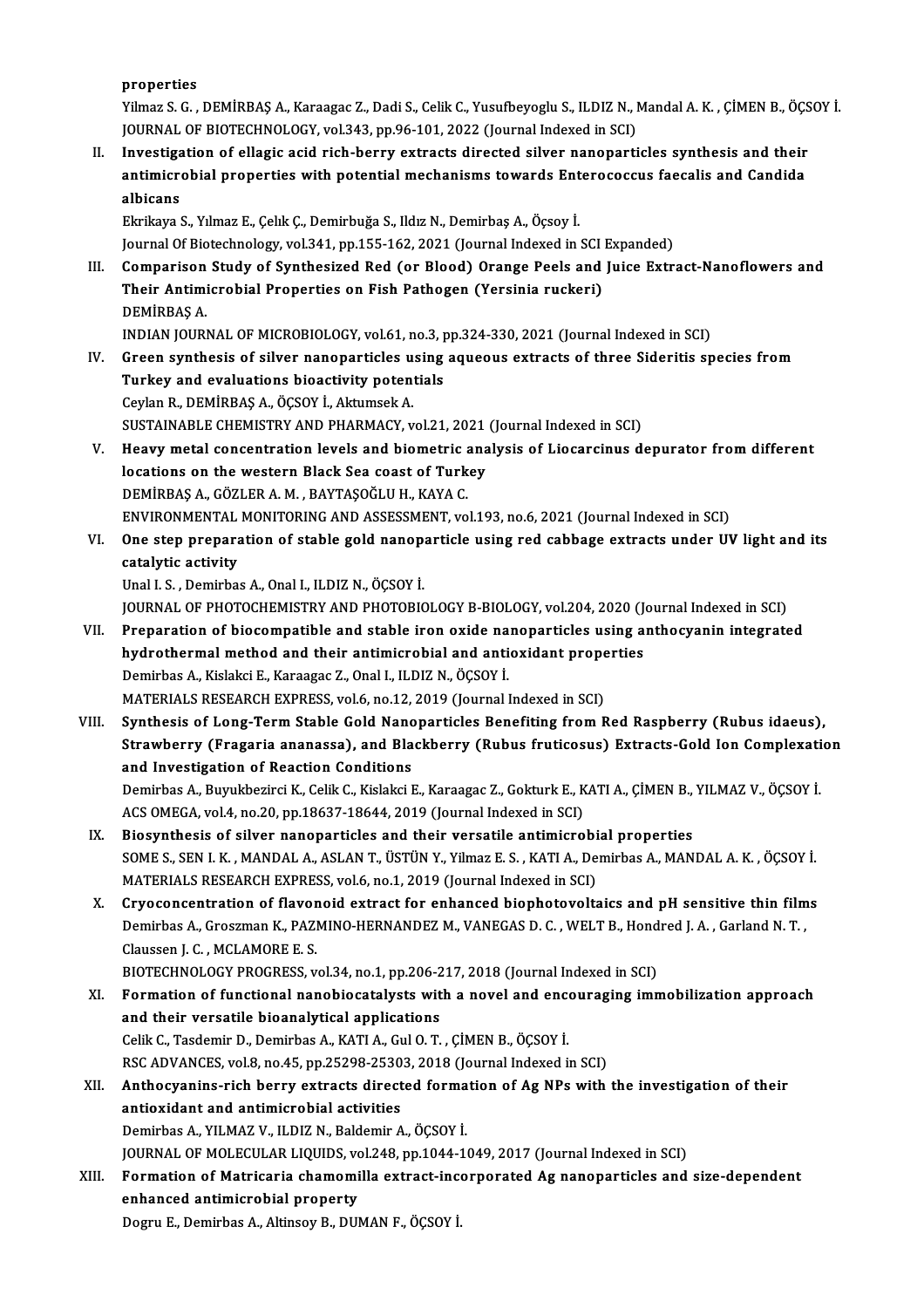JOURNAL OF PHOTOCHEMISTRY AND PHOTOBIOLOGY B-BIOLOGY, vol.174, pp.78-83, 2017 (Journal Indexed in<br>SCD JOUR<br>SCI)<br>Gras JOURNAL OF PHOTOCHEMISTRY AND PHOTOBIOLOGY B-BIOLOGY, vol.174, pp.78-83, 2017 (Journal Indexed in<br>SCI)<br>XIV. Green synthesis with incorporated hydrothermal approaches for silver nanoparticles formation and<br>anhanced antimion

- SCI)<br>Green synthesis with incorporated hydrothermal approaches for silver<br>enhanced antimicrobial activity against bacterial and fungal pathogens<br>ÖCSOV İ. Demirbes A. MCLAMORE E.S., Altinsey B. H.DIZ N. Baldemin A. Green synthesis with incorporated hydrothermal approaches for<br>enhanced antimicrobial activity against bacterial and fungal path<br>ÖÇSOY İ., Demirbas A., MCLAMORE E. S. , Altinsoy B., ILDIZ N., Baldemir A.<br>JOUPMAL OF MOLECULA ÖÇSOY İ., Demirbas A., MCLAMORE E. S. , Altinsoy B., ILDIZ N., Baldemir A.<br>JOURNAL OF MOLECULAR LIQUIDS, vol.238, pp.263-269, 2017 (Journal Indexed in SCI) ÖÇSOY İ., Demirbas A., MCLAMORE E. S. , Altinsoy B., ILDIZ N., Baldemir A.<br>JOURNAL OF MOLECULAR LIQUIDS, vol.238, pp.263-269, 2017 (Journal Indexed in SCI)<br>XV. Biosynthesis of red cabbage extract directed Ag NPs and th
- JOURNAI<br>Biosynt<br>activity<br><sup>Domirbo</sup> Biosynthesis of red cabbage<br>activity<br>Demirbas A., Welt B. A. , Öçsoy I.<br>MATEPIALS I ETTEPS vol 170 n

activity<br>Demirbas A., Welt B. A. , Öçsoy I.<br>MATERIALS LETTERS, vol.179, pp.20-23, 2016 (Journal Indexed in SCI)

# Articles Published in Other Journals

rticles Published in Other Journals<br>I. Comparison Study of Morphologic Structures of Synthesized Hybrid Nanoflowers Using Goldenberry<br>I. Cone seeseberry (Physelia perwyiane) and Their Antimianebial Activity on Eaed Pethese ries I dishistica in Sther Journals<br>Comparison Study of Morphologic Structures of Synthesized Hybrid Nanoflowers Using Golde<br>/ Cape gooseberry (Physalis peruviana) and Their Antimicrobial Activity on Food Pathogens<br>Reminbe Comparisol<br>/ Cape goo<br>Demirbaş A.<br>JOUPNAL OF / Cape gooseberry (Physalis peruviana) and Their Antimicrobial Activity on Food Pathogens<br>Demirbaş A.<br>JOURNAL OF ANATOLIAN ENVIRONMENTAL AND ANIMAL SCIENCES, vol.6, no.2, pp.157-161, 2021 (National<br>Pefreed University Journ

Demirbaş A.<br>JOURNAL OF ANATOLIAN EN<br>Refreed University Journal)<br>Posisning Now Multifung JOURNAL OF ANATOLIAN ENVIRONMENTAL AND ANIMAL SCIENCES, vol.6, no.2, pp.157-161, 2021 (N<br>Refreed University Journal)<br>II. Designing New Multifunctional Food Pads Using Red Cabbage (Brassica oleracea) Extract<br>Domirbes A

Refreed Univ<br>Designing 1<br>Demirbaş A.<br>Journal of A. Designing New Multifunctional Food Pads Using Red Cabbage (Brassica oleracea) Extract<br>Demirbaş A.<br>Journal of Anatolian Environmental and Animal Sciences, vol.5, no.3, pp.419-424, 2020 (National Refreed<br>University Journal)

Demirbaş A.<br>Journal of Anatolian Environmental and Animal Sciences, vol.5, no.3, pp.419-424, 2020 (National Refreed<br>University Journal) Journal of Anatolian Environmental and Animal Sciences, vol.5, no.3, pp.419-424, 2020 (Na<br>University Journal)<br>III. Antimicrobial and catalytic activity of citrus fruits peels mediated nano-flowers<br>Domithes A

University Jo<br>**Antimicrob**<br>Demirbaş A.<br>L. Biol Magre Antimicrobial and catalytic activity of citrus fruits peels mediated nano-flowe<br>Demirbaş A.<br>J. Biol. Macromol., vol.20, no.2, pp.41-51, 2020 (Refereed Journals of Other Institutions)<br>Red Cabbage Extracts as Inbibitors of L

Demirbaş A.<br>J. Biol. Macromol., vol.20, no.2, pp.41-51, 2020 (Refereed Journals of Other Institutions)<br>IV. Red Cabbage Extracts as Inhibitors of Lipid Oxidation in Fresh Minced Tilapia (Nile perch) During<br>Pefrigerated **J. Biol. Macromol., vol.20<br>Red Cabbage Extracts<br>Refrigerated Storage**<br>DEMIPPAS A Red Cabbage<br>Refrigerated<br>DEMİRBAŞ A.<br>Turkish Journ Refrigerated Storage<br>DEMİRBAŞ A.<br>Turkish Journal of Agriculture and Forestry, vol.8, no.1, pp.81-88, 2020 (Other Refereed National Journals)<br>Effect of Red Cabbage Eutrest en Mineed Nile Bersh Eish Petties Vesuum Peekaged i

DEMİRBAŞ A.<br>Turkish Journal of Agriculture and Forestry, vol.8, no.1, pp.81-88, 2020 (Other Refereed National Journals)<br>V. Effect of Red Cabbage Extract on Minced Nile Perch Fish Patties Vacuum Packaged in High and Low<br>Owg Turkish Journal of Agricu<br>Effect of Red Cabbage<br>Oxygen Barrier Films<br>DEMIPPAS A *vağ*ızız be V. Effect of Red Cabbage Extract on Minced Nile Perch Fish Patties Vacuum Packaged in High and Low<br>Oxygen Barrier Films<br>DEMİRBAŞ A., yağız y., boz z., welt b. a. , McLamore E. S. , marshall m., pelletier w.

Journal of Applied Packaging Research, vol.9, pp.35-46, 2016 (Refereed Journals of Other Institutions)

# Books&Book Chapters

- I. Synthesis of Metallic and Metal Oxide Nanomaterials DemirbaşA.,KaraytugT.,Arabacı İstifliN.,YilmazE.S. ,Ocsoy I. Synthesis of Metallic and Metal Oxide Nanomaterials<br>Demirbaş A., Karaytug T., Arabacı İstifli N., Yılmaz E. S. , Ocsoy I.<br>in: Green Synthesis of Nanomaterials for Bioenergy Applications, Neha Srivastava,Manish Srivastava,P Demirbaş A., Karaytug T., Arabacı İstifli N., Yilmaz E. S. , Ocsoy I.<br>in: Green Synthesis of Nanomaterials for Bioenergy Applications, Neha Srivastava,Manish Srivastava,I<br>Mishra,Vijai Kumar Gupta, Editor, John Wiley & Sons Mishra, Vijai Kumar Gupta, Editor, John Wiley & Sons, West Sussex, UK, New Jersey, pp.99-123, 2020
- II. Nanomaterials for Enzyme Immobilization<br>Arabacı İstifli N., Karaytug T., Demirbas A., Ocsoy I., Kati A. in: Green Synthesis of Nanomaterials for Bioenergy Applications, Neha Srivastava,Manish Srivastava,P.K. Mishra,Vijai Kumar Gupta, Editor, John Wiley & Sons, West Sussex, UK, New Jersey, pp.165-190, 2020

# Refereed Congress / Symposium Publications in Proceedings

I. Synthesis and Characterization of Flower Shaped Magnetic Nanostructures FromAmino Acids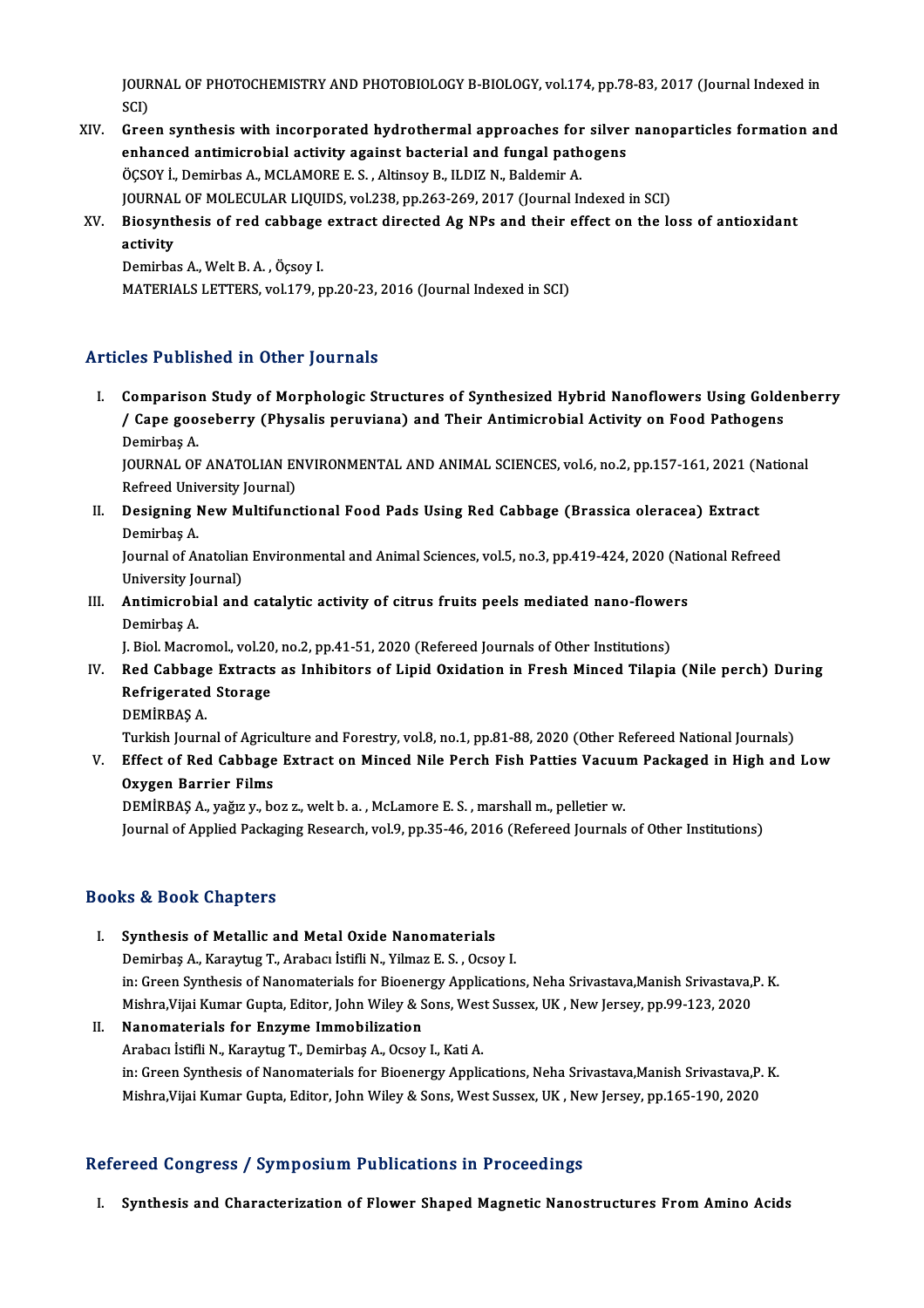(Glycin and Phenilalanin)<br>DEMIPPAS A, KARSLLP (Glycin and Phenilalar<br>DEMİRBAŞ A., KARSLI B.<br><sup>6th Intornational Zougno</sup>

6th InternationalZeugmaConference onScientificResearches,Gaziantep,Turkey,19 -20 June 2021,pp.156-160

DEMİRBAŞ A., KARSLI B.<br>6th International Zeugma Conference on Scientific Researches, Gaziantep, Turkey, 19 - 20 June 2021<br>II. Çilek Ekstresinden Tek Basamakta Sentezlenen Gümüş Nanopartiküllerin Antimikrobiyal<br>Örelliklerin 6th International Zeugma Conference on Scientific Researd<br>Cilek Ekstresinden Tek Basamakta Sentezlenen Gün<br>Özelliklerinin Endodontik Patojenler Üzerine Etkisi<br>Vilmaz E. DEMİPRAS A. Colik G. Ildiz N. Domirbuga S. Oss Özelliklerinin Endodontik Patojenler Üzerine Etkisi<br>Yilmaz E., DEMİRBAŞ A., Celik C., Ildiz N., Demirbuga S., Ocsoy I. Özelliklerinin Endodontik Patojenler Üzerine Etkisi<br>Yilmaz E., DEMİRBAŞ A., Celik C., Ildiz N., Demirbuga S., Ocsoy I.<br>ERDIS 2020, Kayseri, Turkey, 26 February - 29 May 2020, pp.160-161<br>Preparation of Ag@CO paposemposite u III. Preparation of Ag@GO nanocomposite using the Antarctic endemic lichenized fungus Umbilicaria<br>antarctica extract and investigation of itsantimicrobial properties. ERDIS 2020, Kayseri, Turkey, 26 February - 29 May 2020, pp.160-161<br>Preparation of Ag@GO nanocomposite using the Antarctic endemic<br>antarctica extract and investigation of itsantimicrobial properties. HALICIM.G. ,KOCAF.D. ,ÖÇSOYİ.,DEMİRBAŞA. antarctica extract and investigation of itsantimicrobial properties.<br>HALICI M. G., KOCA F. D., ÖÇSOY İ., DEMİRBAŞ A.<br>Nanotechnology and Nanomaterials (NANO-2019), Lviv, Ukraine, 27 - 30 September 2019<br>Synthosis of Orango B IV. Synthesis of Orange Peel Extract Nanoflowers and Its Antimicrobial Properties on Bacterial Fish Nanotechnology and Nanomater<br>Synthesis of Orange Peel Ext<br>Pathogen (Yersinia ruckeri)<br>PEMIPPAS A DEMİRBAŞA. Pathogen (Yersinia ruckeri)<br>DEMİRBAŞ A.<br>5 th ICNES (International Congress on Natural and Engineering Sciences), İstanbul, Turkey, 27 - 30 August 2019<br>Piesunthasis of Ag@CO paposemposite using the salshisine and evoluation DEMIRBAŞ A.<br>5 th ICNES (International Congress on Natural and Engineering Sciences), İstanbul, Turkey, 27 - 30 August 2<br>7. Biosynthesis of Ag@GO nanocomposite using the colchicine and evaluation of its antimicrobial<br>8. Pro 5 th ICNES (I<br>Biosynthesi<br>properties.<br>DEMIPPAS A Biosynthesis of Ag@GO nanocomposite<br>properties.<br>DEMİRBAŞ A., öçsoy i., Koca F. D. , Halici M. G.<br>Nanoteshnelegy and Nanomaterials (NANO 2 properties.<br>DEMİRBAŞ A., öçsoy i., Koca F. D. , Halici M. G.<br>Nanotechnology and Nanomaterials (NANO-2019), Lviv, Ukraine, 27 - 30 August 2019 DEMİRBAŞ A., öçsoy i., Koca F. D. , Halici M. G.<br>Nanotechnology and Nanomaterials (NANO-2019), Lviv, Ukraine, 27 - 30 August 2019<br>VI. Antimicrobial and Peroxidase-mimicking Activity of Nano-flowers Synthesized Using Sw Nanotechnology an<br>Antimicrobial and<br>and Lemon peels<br>DEMIPPAS A Antimicrobia<br>and Lemon<br>DEMİRBAŞ A.<br>5 th Internatic and Lemon peels<br>DEMİRBAŞ A.<br>5 th International Agriculture Congress, İstanbul, Turkey, 21 - 24 August 2019<br>Synthesis of mannanase byhrid nanosamnasite and investigation of it DEMIRBAŞ A.<br>5 th International Agriculture Congress, İstanbul, Turkey, 21 - 24 August 2019<br>VII. Synthesis of mannanase hybrid nanocomposite and investigation of its stain removal performance.<br>ÖCSOV İ. YILMAZ V. CİMEN B 5 th International Agriculture Congress, İstan<br>Synthesis of mannanase hybrid nanocol<br>ÖÇSOY İ., YILMAZ V., ÇİMEN B., DEMİRBAŞ A. Synthesis of mannanase hybrid nanocomposite and investigation of its stain removal per<br>ÖÇSOY İ., YILMAZ V., ÇİMEN B., DEMİRBAŞ A.<br>3nd International Mediterranean Science and Engineering Congress (IMSEC)., 24 - 26 October 2 ÖÇSOY İ., YILMAZ V., ÇİMEN B., DEMİRBAŞ A.<br>3nd International Mediterranean Science and Engineering Congress (IMSEC)., 24 - 26 October 2018<br>VIII. Çiçek Şekilli Hibrid Nano Yapıların Standard Bitki Moleku¨lleri ile Sente 3nd International Mediterranean Science and Engineering Congress (IMSEC)., 24 - 26 October 2018<br>Çiçek Şekilli Hibrid Nano Yapıların Standard Bitki Moleku"lleri ile Sentezlenmesi ve Antin<br>Peroksidaz Benzeri Aktivitelerinin Çiçek Şekilli<br>Peroksidaz I<br>DEMİRBAŞ A.<br><sup>2</sup>rd Internatio Peroksidaz Benzeri Aktivitelerinin İncelenmesi<br>DEMİRBAŞ A.<br>3rd International Mediterranean Science and Engineering Congress (IMSEC 2018), Adana, Turkey, 24 - 26 October DEMIRBAŞ A.<br>3rd Internation<br>2018, pp.1-5 3rd International Mediterranean Science and Engineering Congress (IMSEC 2018), Adana, Turkey, 24 - 26 October<br>2018, pp.1-5<br>IX. Effect of Red Cabbage Extract on Minced Nile Perch Fish Patties Vacuum Packaged in High and Low 2018, pp.1-5<br>Effect of Red Cabbage<br>Oxygen Barrier Films<br>DEMIPPAS A Effect of Rec<br>Oxygen Barr<br>DEMİRBAŞ A.<br>2nd Internatie Oxygen Barrier Films<br>DEMİRBAŞ A.<br>2nd International Mediterranean Science Engineering Congress, Adana, Turkey, 25 - 27 October 2017, pp.22<br>Creen Synthesis of Ag NBs Heing Extrest of Bod Cohhage (Bressise eleresse var. senit DEMIRBAŞ A.<br>2nd International Mediterranean Science Engineering Congress, Adana, Turkey, 25 - 27 October 2017, pp.22<br>3. Green Synthesis of Ag NPs Using Extract of Red Cabbage (Brassica oleracea var. capitata) and<br>1. TheirE 2nd International Mediterranean Scienc<br>Green Synthesis of Ag NPs Using Ex<br>TheirEffect on Antioxidant Activity<br>DEMIPPAS A ÖCSOV LIMELT P A DEMİRBAŞ A., ÖÇSOY İ., WELT B. A. NANOTR-13 13thNanoscience andNanotechnologyConference,22October 2017 -25 January2018 DEMIRBAŞ A., ÖÇSOY İ., WELT B. A.<br>NANOTR-13 13th Nanoscience and Nanotechnology Conference, 22 October 2017 - 25 January 2018<br>XI. Green synthesis of Silver Nanoparticles using Berries ((Strawberry (Fragariavesca), Raspberr NANOTR-13 13th Nanoscience and Nanotechnology Conference, 22 October 2017 - 25 January 2018<br>Green synthesis of Silver Nanoparticles using Berries ((Strawberry (Fragariavesca), Raspbe<br>(Rubusidaeus), Blackberry (Rubusfrutico Green synth<br>(Rubusidaeu<br>DEMİRBAŞ A. (Rubusidaeus), Blackberry (Rubusfruticosus)) and evaluation of their antimicrobial activity<br>DEMİRBAŞ A.<br>2nd International Mediterranean Science Engineering Congress, Adana, Turkey, 25 - 27 October 2017, pp.21<br>Metricaria sh DEMIRBAŞ A.<br>2nd International Mediterranean Science Engineering Congress, Adana, Turkey, 25 - 27 October 2017, pp.21<br>XII. Matricaria chamomilla extract mediated synthesis of silver nanoparticle and its antibacterial ac

2nd International Mediterranean Science Engineering Cong<br>Matricaria chamomilla extract mediated synthesis of<br>DEMİRBAŞ A., DOĞRU E., ALTINSOY B., DUMAN F., ÖÇSOY İ.<br>INESEC 2017INTERNATIONAL ENCINERING CONEERENGE Matricaria chamomilla extract mediated synthesis of silver nanoparticle and i<br>DEMİRBAŞ A., DOĞRU E., ALTINSOY B., DUMAN F., ÖÇSOY İ.<br>INESEC 2017INTERNATIONAL ENGINERING CONFERENCE (IEC), 19 - 21 October 2017<br>DETERMINATION

DEMIRBAȘ A., DOĞRU E., ALTINSOY B., DUMAN F., ÖÇSOY İ.<br>INESEC 2017INTERNATIONAL ENGINERING CONFERENCE (IEC), 19 - 21 October 2017<br>XIII. DETERMINATION OF QUALITY AND SHELF-LIFE EXTENSION OF REFRIGERATED MINCED TILAPIA INESEC 2017INTERNATIONAL ENGINERING CONFERENCE (IEC), 19 - 21 October<br>DETERMINATION OF QUALITY AND SHELF-LIFE EXTENSION OF REFRIGI<br>(NILE PERCH) USING RED CABBAGE (BRASSICA OLERACEA) EXTRACTS<br>DEMIPRAS A. WELT B.A. Marsball DETERMINATION OF QUALITY AN<mark>I</mark><br>(NILE PERCH) USING RED CABBA<br>DEMİRBAŞ A., WELT B. A. , Marshall M.<br>INESEC 2017INTERNATIONAL ENCINE (NILE PERCH) USING RED CABBAGE (BRASSICA OLERACEA) EXTRACTS<br>DEMIRBAŞ A., WELT B. A., Marshall M.<br>INESEC 2017INTERNATIONAL ENGINERING CONFERENCE (IEC), 19 - 21 October 2017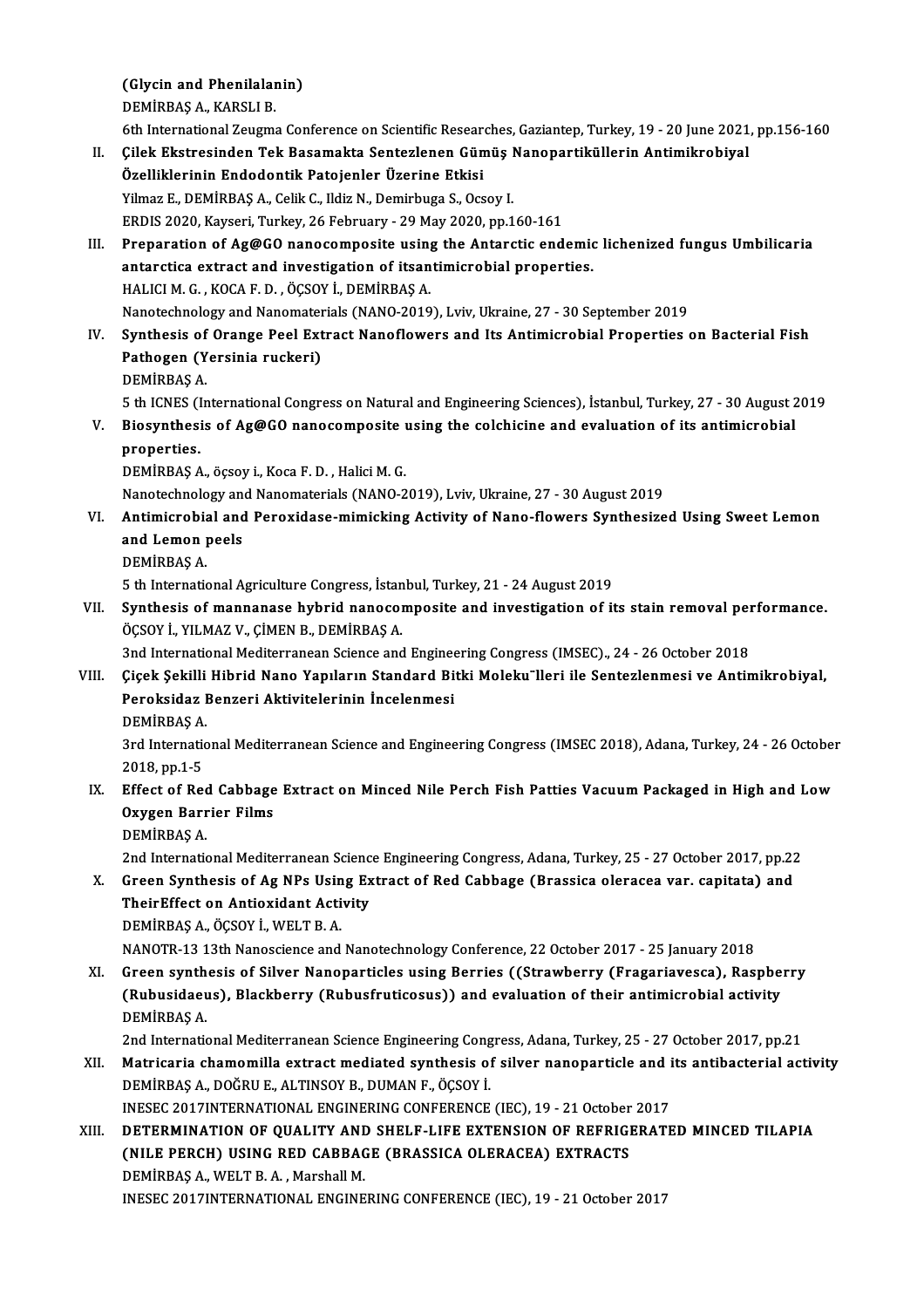## Other Publications

ther Publications<br>I. Red Cabbage Extract as a Natural Antioxidant with Application to Packaged Fresh Tilapia and<br>Enhancement of Silver and Iren Nanoparticles The Silvervies<br>Red Cabbage Extract as a Natural Antioxidant<br>Enhancement of Silver and Iron Nanoparticles<br>REMIPPAS A DEMİRBAŞ A.<br>Other, pp.1-99, 2016 Enhancement of Silver and Iron Nanoparticles

# Supported Projects

Supported Projects<br>DEMİRBAŞ A., KARSLI B., Project Supported by Higher Education Institutions, Liocarcinus depurator kullanılarak metalik<br>nanekompozitlerin sentezlenmesi antimilmebiyal antifungal antioksident ve katalitik nan portoca 11990es<br>DEMİRBAŞ A., KARSLI B., Project Supported by Higher Education Institutions, Liocarcinus depurator kullanılarak metal<br>nanokompozitlerin sentezlenmesi antimikrobiyal antifungal antioksidant ve katalitik a DEMIRBA<mark>Ş</mark><br>nanokomp<br>Continues<br>DEMIRRAS nanokompozitlerin sentezlenmesi antimikrobiyal antifungal antioksidant ve katalitik aktivitelerinin incelenmesi, 2020 -<br>Continues<br>DEMİRBAŞ A., ÖÇSOY İ., KARSLI B., Project Supported by Higher Education Institutions, Aminoa

Continues<br>DEMİRBAŞ A., ÖÇSOY İ., KARSLI B., Project Supported by Higher Education Institutions, Aminoasitlerden (Glisin,<br>Fenilalanin) çiçek şekilli manyetik nanoyapıların sentezlenmesi katalitik aktivitesinin ve endüstriye DEMİRBAŞ A., ÖÇSOY İ., KARSLI B., Project Supported b<br>Fenilalanin) çiçek şekilli manyetik nanoyapıların sentez<br>amacı ile kullanılabilirliğinin araştırılması, 2020 - 2021<br>Demirbas A. Oral M. Baytasoğlu H. TUBITAK Project T Fenilalanin) çiçek şekilli manyetik nanoyapıların sentezlenmesi katalitik aktivitesinin ve endüstr<br>amacı ile kullanılabilirliğinin araştırılması, 2020 - 2021<br>Demirbaş A., Oral M., Baytaşoğlu H., TUBITAK Project, Temiz Deni

amacı ile kullanılabilirliğinin araştırılması, 2020 - 2021<br>Demirbaş A., Oral M., Baytaşoğlu H., TUBITAK Project, Temiz Deniz, Temiz Dünya!, 2019 - 2020<br>DEMİRBAŞ A., KAÇAR Z. Z. , Project Supported by Higher Education Insti Demirbaş A., Oral M., Baytaşoğlu H., TUBITAK Project, Temiz Deniz, Temiz Dünya!, 2019 - 2020<br>DEMİRBAŞ A., KAÇAR Z. Z. , Project Supported by Higher Education Institutions, Kırmızı lahana Brassica oler<br>capitata L ekstraktı capitata L ekstraktı kullanılarak metalik çiçek şekilli hibrid nano yapıların sentezlenmesi mikrobiyal katalitik<br>aktivitelerinin incelenmesi ve bu yapıların pH indikatör fonksiyonu yüklenmiş absorban pede uygulanması, 2018 capitata L ekstraktı kullanılarak metalik çiçek şekilli hibrid nano yapıların sentezlenmesi mikrobiyal katalitik<br>aktivitelerinin incelenmesi ve bu yapıların pH indikatör fonksiyonu yüklenmiş absorban pede uygulanması, 2018 aktivitelerinin incelenmesi ve bu yapıların pH indikatör fonksiyonu yüklenmiş absorban pede uygulanması, 2018 - 202<br>DEMİRBAŞ A., ER A., KAÇAR Z. Z. , Project Supported by Higher Education Institutions, Çiçek şekilli hibrid DEMİRBAŞ A<br>standard bitk<br>2018 - 2018 2018 - 2018<br>Patent

**Patent**<br>Demirbaş A., ÇOK FONKSİYONLU BİR GIDA PEDİ, Patent, CHAPTER A Human Needs, The Invention Registration Number:<br>2020/16794 - Standard Pegistration, 2022 202012<br>Demirbaş A., ÇOK FONKSİYONLU BİR GIDA<br>2020/16794 , Standard Registration, 2022<br>Demirbaş A. Zongin bosin iserigine şabin bi Demirbaş A., ÇOK FONKSİYONLU BİR GIDA PEDİ, Patent, CHAPTER A Human Needs, The Invention Registration Number<br>2020/16794 , Standard Registration, 2022<br>Demirbaş A., Zengin besin içerigine sahip bir balkabagı pestili., Utilit

2020/16794 , Standard Registration, 2022<br>Demirbaş A., Zengin besin içerigine sahip bir balkabagı pestili., Utility patents, CHAPTER A Human Needs, The Invention<br>Registration Number: TR 2019 09465 Y , Standard Registration,

### **Edit Congress and Symposium Activities**

Nanotechnology and Nanomaterials (NANO 2019), Attendee, Ukraine, 2019 5 th ICNES (International Congress on Natural and Engineering Sciences), Attendee, Turkey, 2019 Nanotechnology and Nanomaterials (NANO 2019), Attendee, Ukraine, 2019<br>5 th ICNES (International Congress on Natural and Engineering Sciences), Attendee, Turkey, 2019<br>3rd International Mediterranean Science and Engineering 5 th ICNES (International Congress on Natura<br>3rd International Mediterranean Science and<br>NanoTR 13, Attendee, Antalya, Turkey, 2017<br>The International Engineering Conference (II 3rd International Mediterranean Science and Engineering Congress (IMSEC 20<br>NanoTR 13, Attendee, Antalya, Turkey, 2017<br>The International Engineering Conference (IEC 2017), Attendee, Turkey, 2017<br>2nd International Mediterran NanoTR 13, Attendee, Antalya, Turkey, 2017<br>The International Engineering Conference (IEC 2017), Attendee, Turkey, 2017<br>2nd International Mediterranean Science and Engineering Congress (IMSEC 2017)., Attendee, Adana, Turkey Institute of Food Technologists (IFT 2016), Attendee, Illinois, United States Of America, 2016

### **Citations**

Total Citations (WOS):318 h-index (WOS):9

# Scholarships